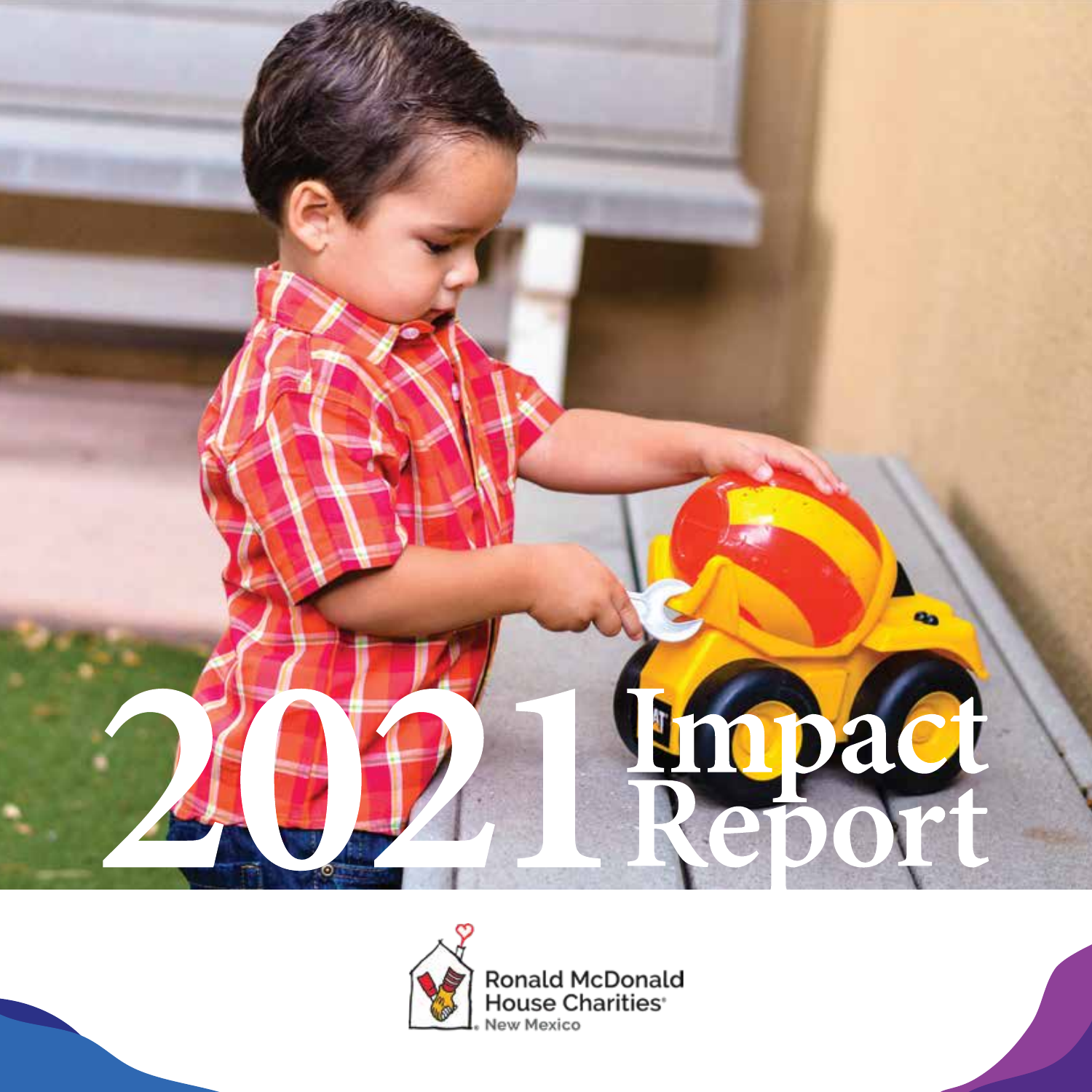#### **Mission**

Ronald McDonald House Charities of New Mexico provides comfort, care and a "home-away-from-home" for families whose children are in medical treatment.

# **Vision**

Strengthening families and communities one child at a time.

#### **Values** Provide everyone with heartfelt comfort, care, and kindness Inspire joy and passion in others Embrace differences with a caring attitude **Commitment** Demonstrate dedication, accountability, and pride in everything we do Strive to always do the right thing **Compassion Enthusiasm Respect Integrity**

## **Photography Credits**

Audrie Lynn Photography Got You Looking! Kat Oswald Photography Photographic Perspectives RMHC-NM

# **Design By**

Siarza Social Digital

**Fun Fact:** RMHC-NM delivered **380+** care packages to NICU and pediatric parents in the hospital.

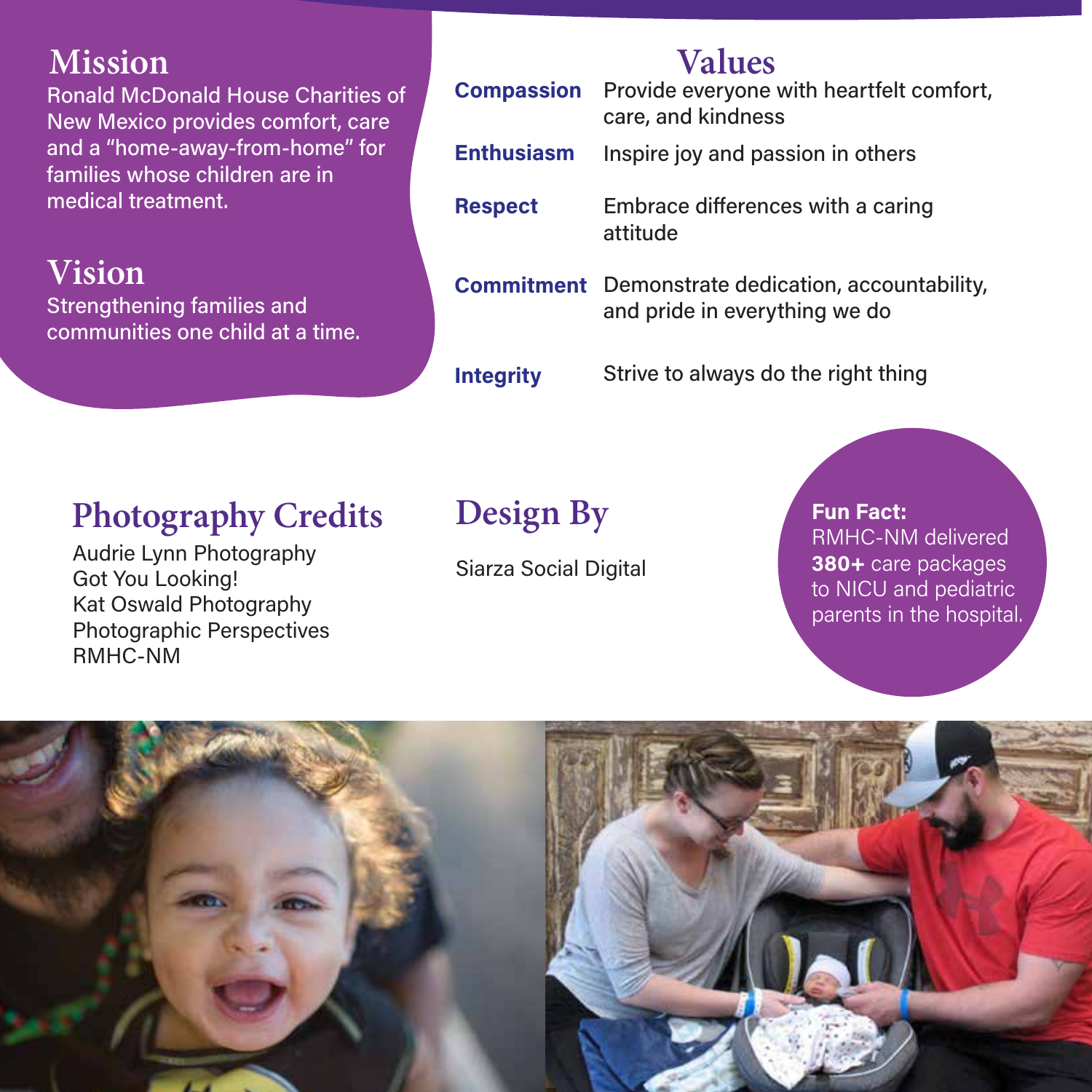

**Fun Fact:** Families received **96**  hours of therapy dog hugs and paw-someness.

### **Welcome – Noel DeLaRiva**

Hello Everyone! 2021 has come and gone, and we are heading into 2022 with a full head of steam. Though 2021 is over, we are still facing lingering challenges that hinder our day-to-day operations; however, Ronald McDonald House Charities of New Mexico is no stranger to challenges. Through a broader vision on how to help the families that use the Ronald McDonald House, RMHC-NM has learned to adapt and move forward, giving our families support they need in such trying times. With a diverse board and committed staff, RMHC-NM has proven that even with the biggest of obstacles, we will bounce back, providing the necessary support and resiliency to help those families in need. We will continue to give them HOPE, the one constant that every family needs while staying at the Ronald House. With the end of the COVID-19 pandemic hopefully in sight, I ask you all for your continued support and partnership as we serve the families that stay with us.

Thank you for your commitment to such a wonderful charity, and for sharing our vision to find solutions during difficult times while displaying the adaptability, resilience, and hope that our families need.

> Noel De La Riva, McDonald's Owner/Operator Ronald McDonald House Charities of New Mexico Board Chair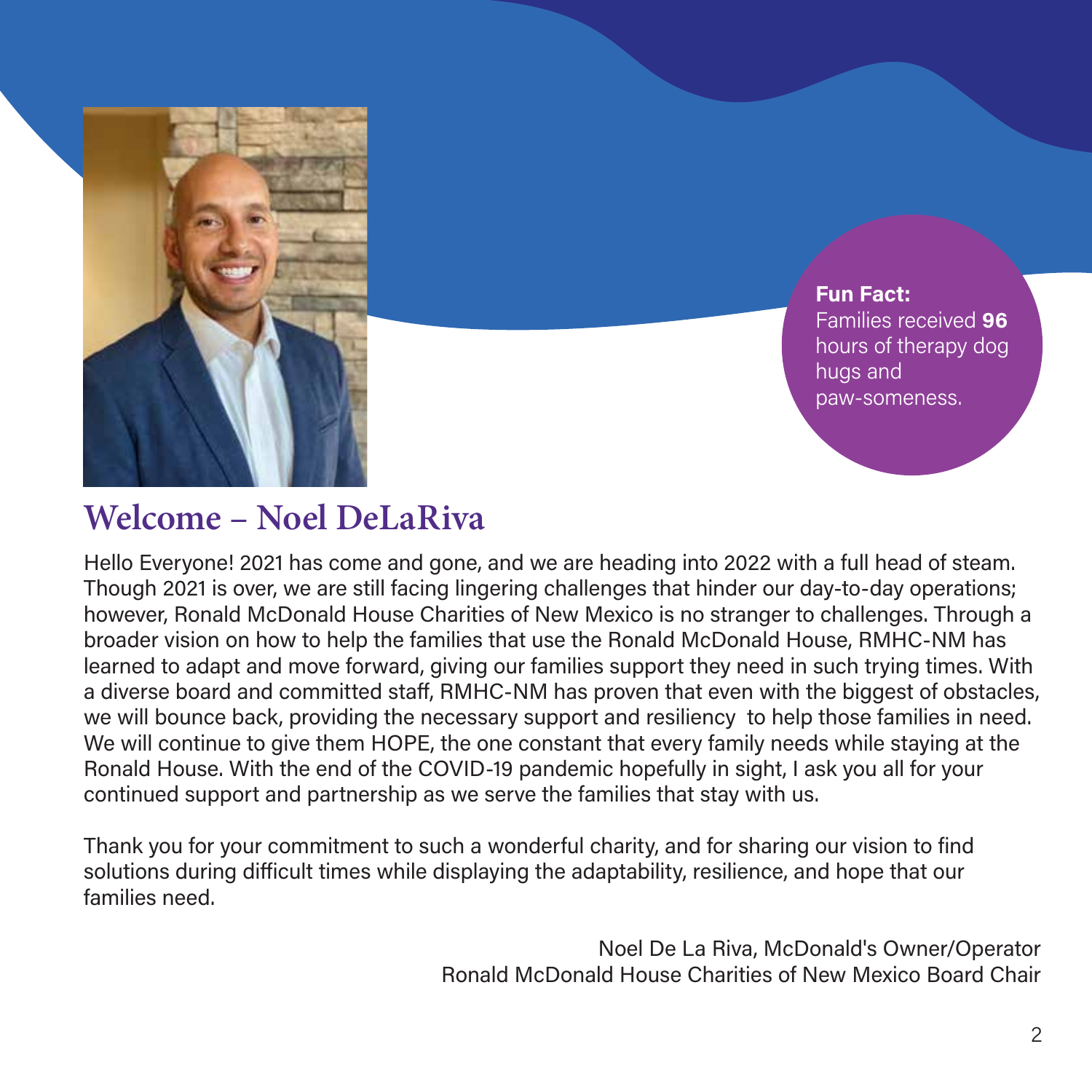# **2021 Highlights**

#### **Yale Ronald McDonald House**

The Yale Ronald McDonald House started 2021 operating at 40% capacity per state health regulations. We stayed confident and adapted to offer families a safe, comforting space despite the obstacles. Our capacity grew to 60% occupancy in April, and volunteers were welcomed back. To minimize the risk of COVID-19, we limited the number of staff on-site at any one time. In October, we began operating at 90% occupancy. We resumed our Guest Chef program during the year, allowing up to four volunteers to cook dinner for our families. Overall, the Yale House provided lodging to 204 families for 3,268 nights.





House programs provided comfort to families from **26**  New Mexico counties.

#### **Highlands Ronald McDonald House**

After five years of planning and execution, Highlands Ronald McDonald House opened its doors to families on April 15, 2021. As the first-ever Ronald McDonald House purpose-built within a hotel, this visionary and creative project was a partnership with Titan Development and Maestas Development Group. On May 11, 2021, Ronald McDonald House Charities of New Mexico welcomed its 35,000th family, the Secateros, at the Highlands House. In total, the Highlands House provided 144 families 2,793 nights of lodging.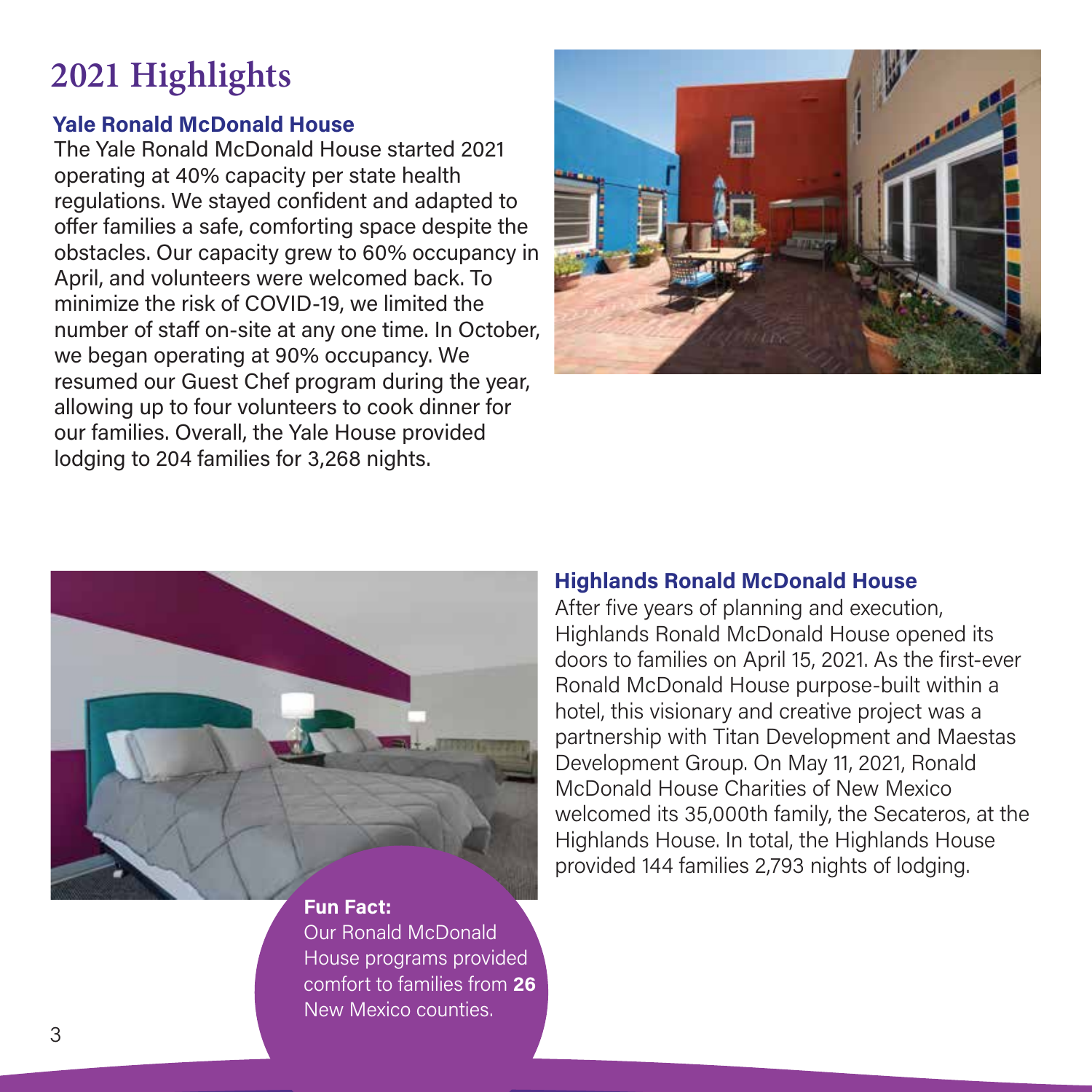



#### **Ronald McDonald Family Room Programs**

Both Family Room programs at Presbyterian Hospital and UNMH were closed when the year began. Our team adjusted to the hospital restrictions and devised a reopening plan to continue respite services to families. In the Family Room at Presbyterian, the four sleeping rooms remained open and operated by hospital staff. This space was greatly appreciated by resilient parents and caregivers spending countless hours by their child's bedside. In April, the Family Room at Presbyterian opened on a limited basis, and in mid-May, volunteers returned. The Family Room at UNMH reopened in July. Throughout the year, care packages were delivered to families, letting them know that they had a network of supporters at RMHC-NM working to bring them relief during a challenging time. At the end of the year, visits to both Family Room programs increased steadily, with a total of 255 families served for the year and the rooms receiving 571 visits.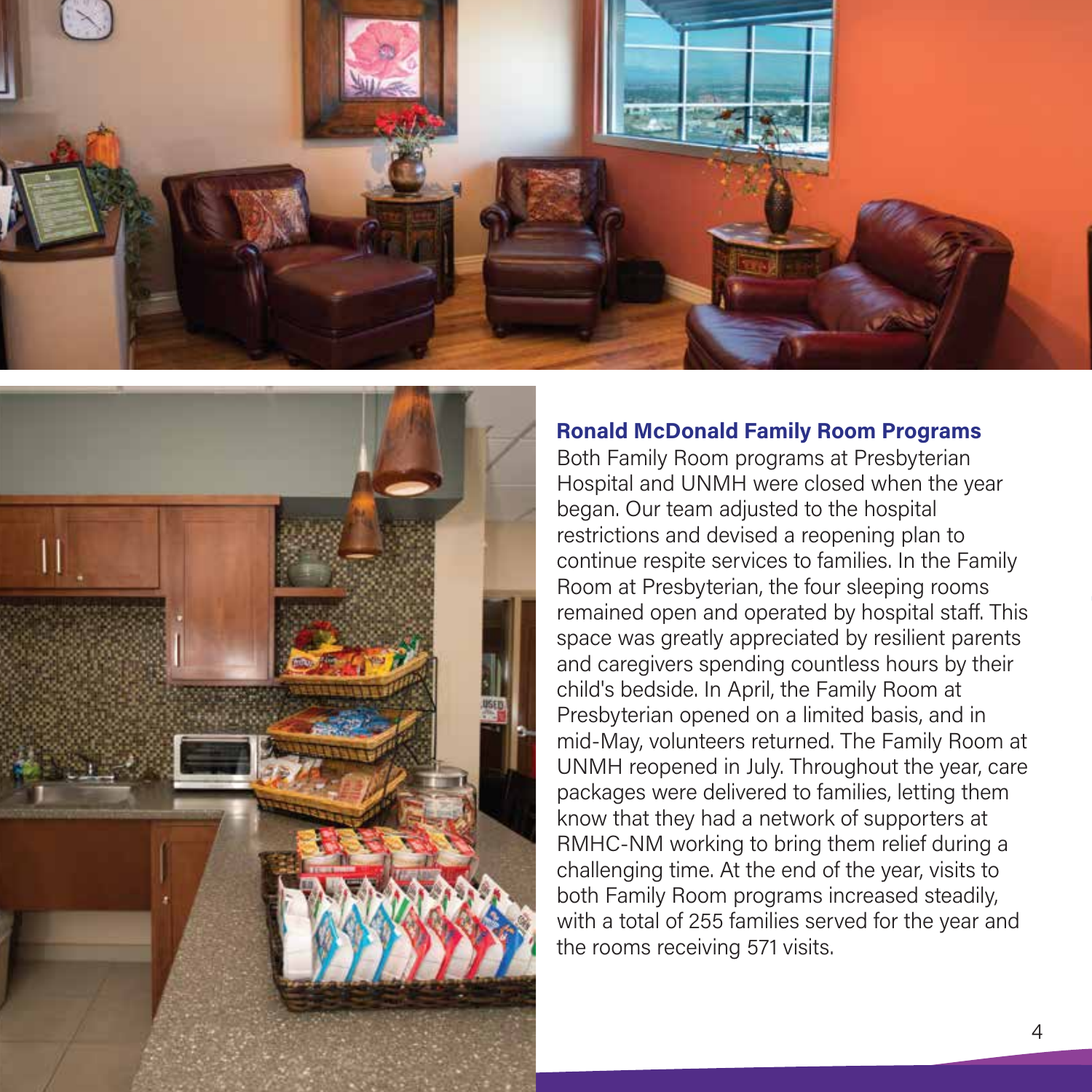

#### **RMHC-NM By the Numbers**

Average length of stay **14 DAYS**

#### Room nights provided **6,061** Nightly dinners **626**

Overnight stays at Presbyterian **233**

Family Room visits at UNMH **189**

Family Room visits at Presbyterian **382**

## **Revenue**

Contributions \$1,535,480  $In-Kind$ Special Events \$204,363 Room Donations **\$91,637** Other  $$2,406$ Investment Revenue **\$315,227** Total Public Support & Revenue \$2,276,476

Program  $$1,560,961$ Fundraising \$307,055 Management & General \$73,293 Total Expenses \$1,941,309

#### **Expenses**



# **Top New Mexico Counties by Room Nights**







Dona Ana **517**



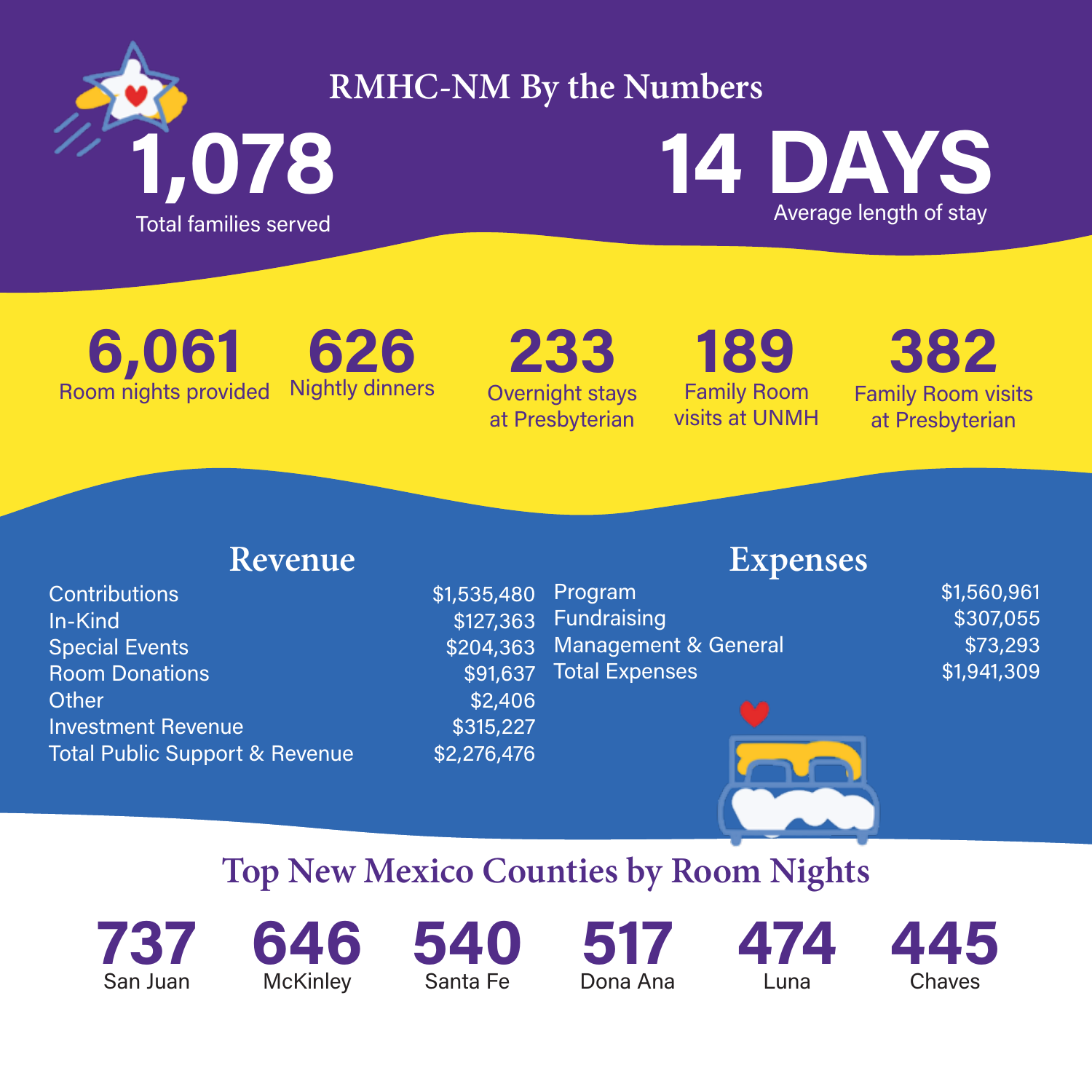

Dinner Donors **Guest Chefs 228**

Family Room at UNMH **220**

Family Room at Presbyterian **927**

Board of **Directors 205**

Events **234**



**House**





Neonatal & Perinatal Medicine **168**

## **Most Frequent Diagnosis**



Neurology/ **Neurosurgery 35**



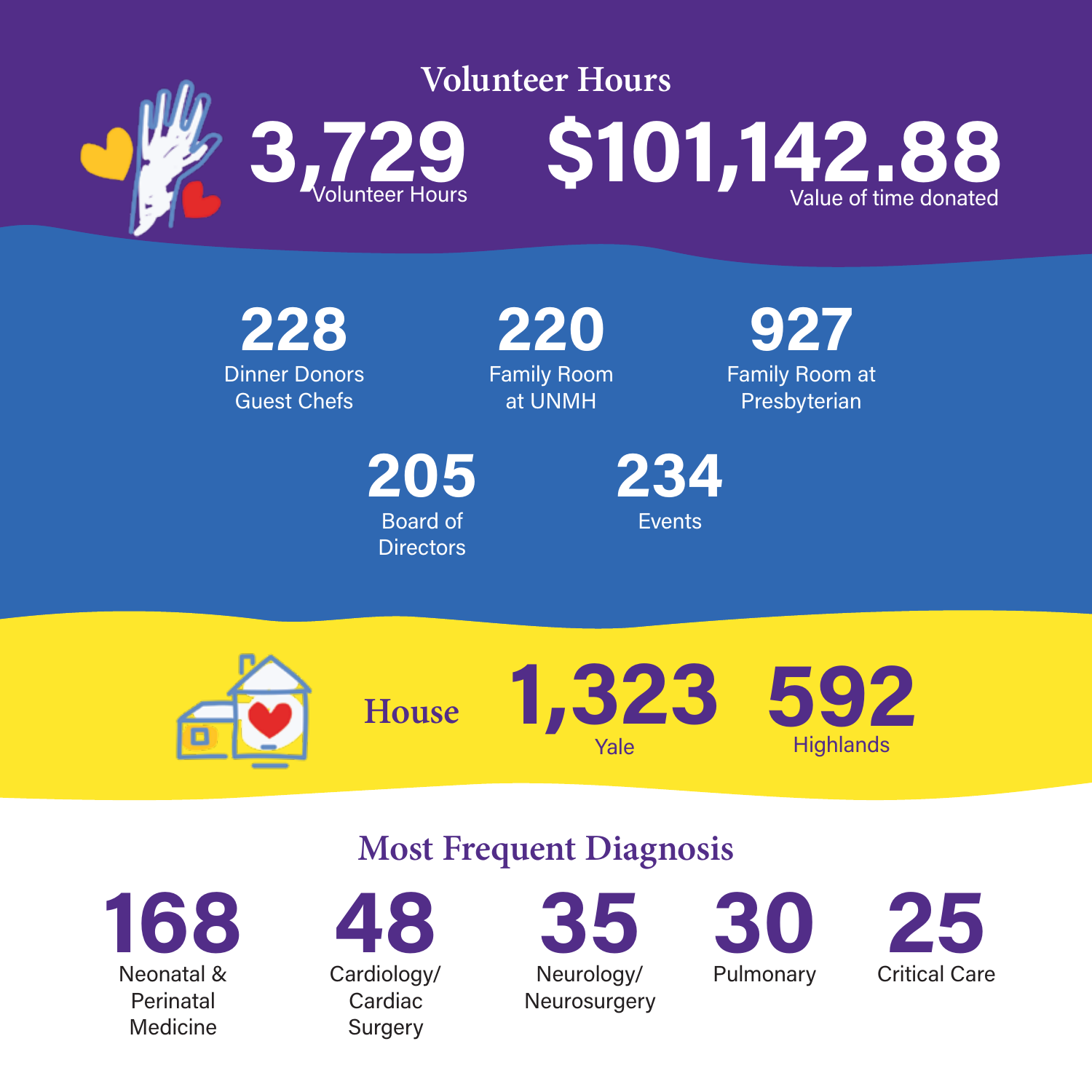

# **Our extended family: Braven's Story**

During a routine prenatal appointment in Roswell, New Mexico, Nichole and her husband Brian were thinking about the next steps on their list and their growing family. That quickly changed when Nichole's doctor discovered abnormal blood flow patterns in fetal circulation detected by Doppler ultrasound. Because her pregnancy was considered high-risk, she was immediately transferred to Presbyterian Hospital in Albuquerque.

Braven was born on September 30, 2021, with Down syndrome and a congenital heart defect. He would require more care and spend another 110 days in the hospital. Far from home, but with Braven nearby, Nichole and her husband Brian found a comfortable bed, warm meals, and a built-in support system next door at the Highlands Ronald McDonald House.

"The staff and volunteers at the House have become family. It was comforting to see familiar faces, especially when you are going through something so difficult," Nichole shared. Being surrounded by other families made their journey less lonely. Nichole's other three children, ages 8, 3, and 2, stayed behind in Carlsbad, New Mexico, with her mom. "We all had to adapt, it was so hard being away from them, but everyone at the House made us feel okay," said Nichole.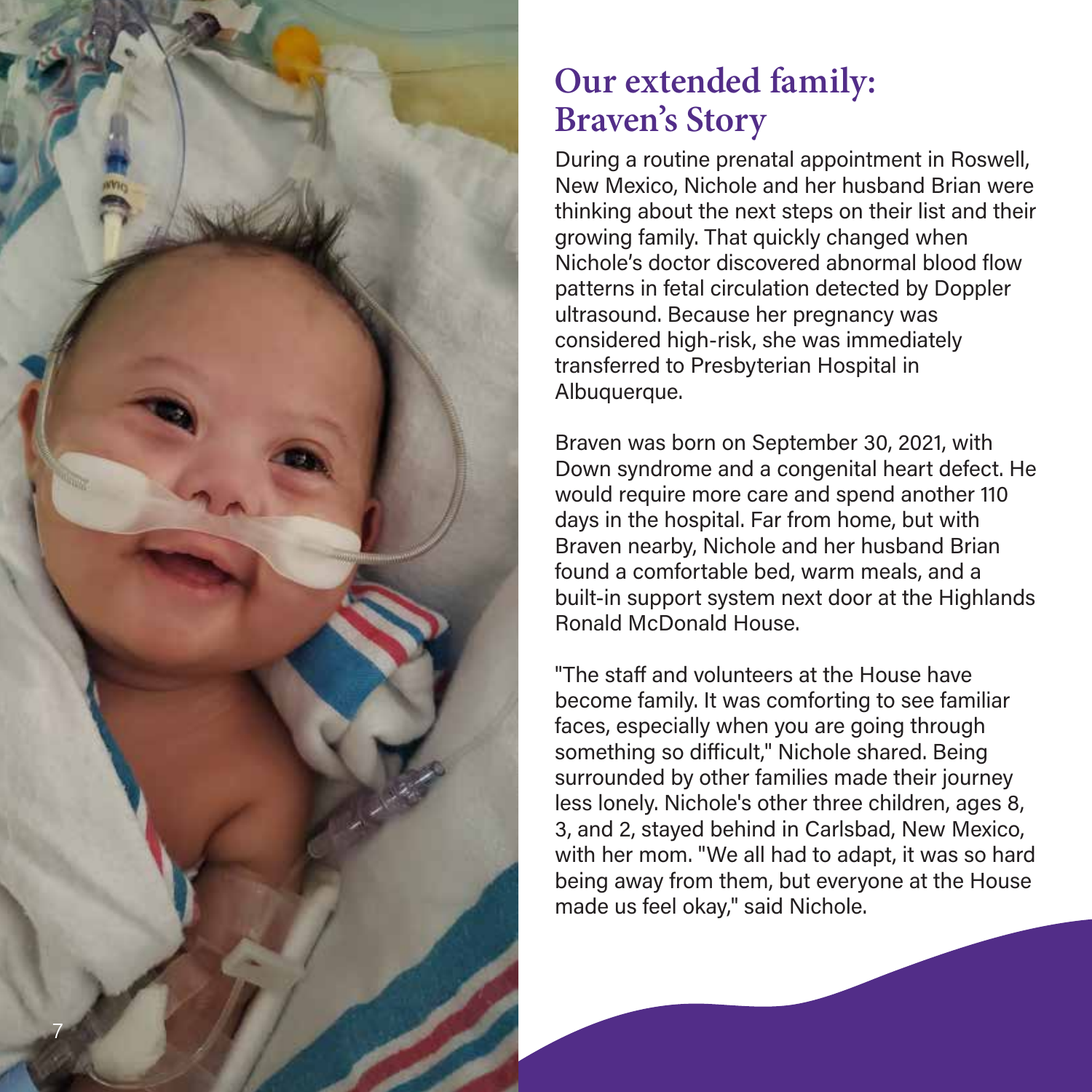The holidays were her favorite times, particularly the Santa's Workshop offered to parents. "It was nice not to have to think about when we were going to find time to shop. Having Santa's Workshop was a blessing knowing we could pick out gifts for all our children and not worry about being too far from Braven."

By the time Braven was ready to go home, his parents had logged many nights at the Ronald McDonald House. Braven's siblings are adjusting to having mom and dad home and a new five-month-old brother with the family all back together. Braven is now off oxygen, and he is doing better. His heart repair is looking great, and he is slowly weaning off many of his medications. Nichole shares that she keeps in touch with other families they met to see how they are doing. Her family is forever grateful for the Ronald McDonald House.

**After** 110

NIGHTS. WE'RE

GOING HOME!

#### **Fun Fact:**

At the Ronald McDonald House, 1,078 stuffed animals and blankets were distributed to our families.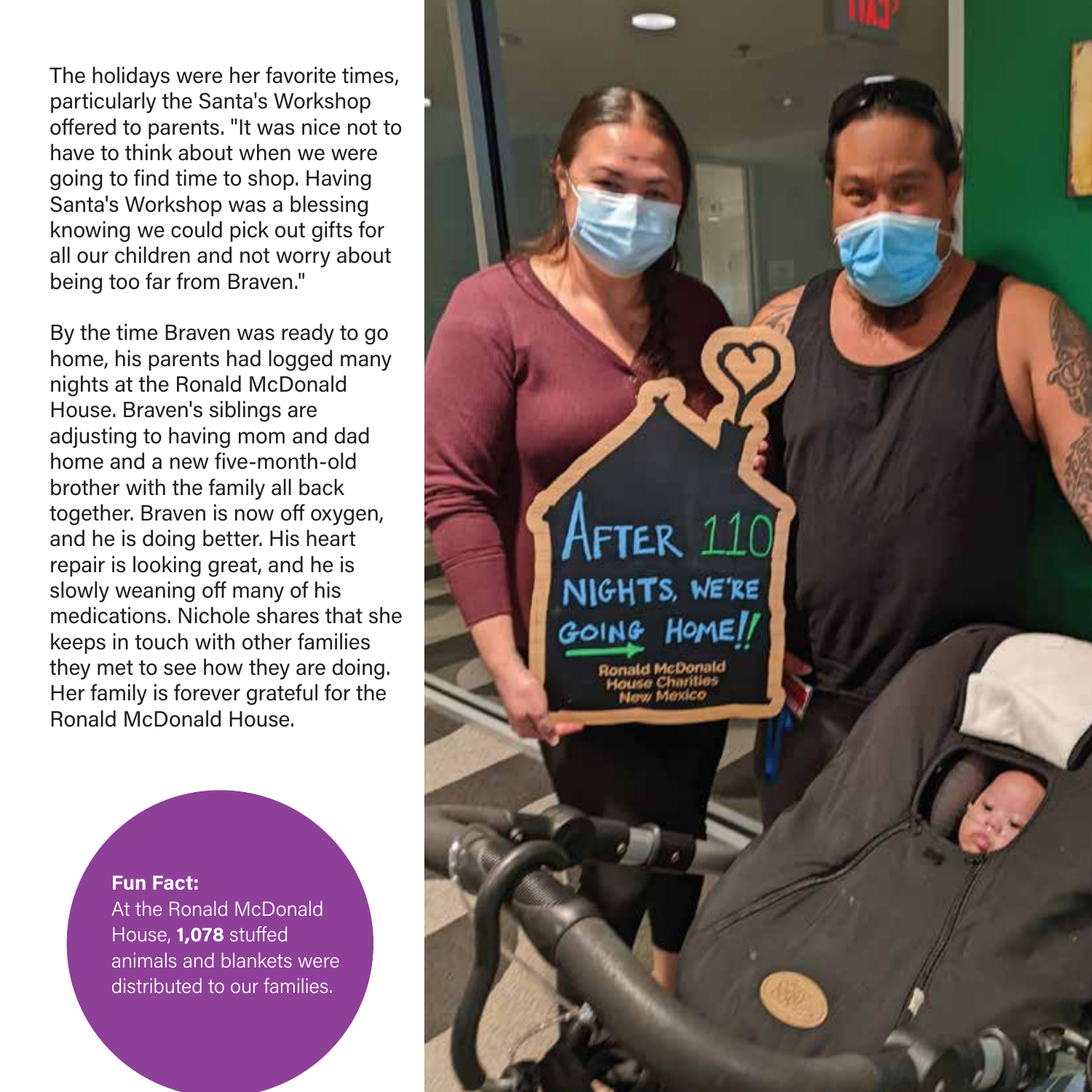# **Finding hope far from home: Candice's Story**

Zarah and Jerrel came to Roswell, New Mexico, from the Philippines in August 2021. Zarah was 11 weeks pregnant, feeling great, and starting a new job. Within three months of arriving in the country, her water bag ruptured and she went into premature labor at 25 weeks. She was immediately airlifted to Lovelace Women's Hospital in Albuquerque.

Zarah and her husband were far from home and did not have any family or friends in the area. It was a scary time for them as they adjusted. The Lovelace Women's Hospital staff welcomed the family and referred them to the Ronald McDonald House. On November, 26, Zarah delivered by emergency C-section at 25.6 weeks. Baby Candice was born weighing just 1 lb. 11 oz. "She was too tiny, and as a mom, I was devastated to leave her alone in the NICU," Zarah shared, "We had a rough NICU journey, but thankfully we were nearby at the Ronald McDonald House to witness her silent battles and be with her if something went wrong."

As Candice grew stronger, the family spent 123 nights at the Ronald McDonald House. Zarah shared they didn't have to worry because they came "home" each night to a warm dinner and other amenities they needed. "It is a safe place, and we considered it our 'home-away-from-home;' we felt comfortable," she said.

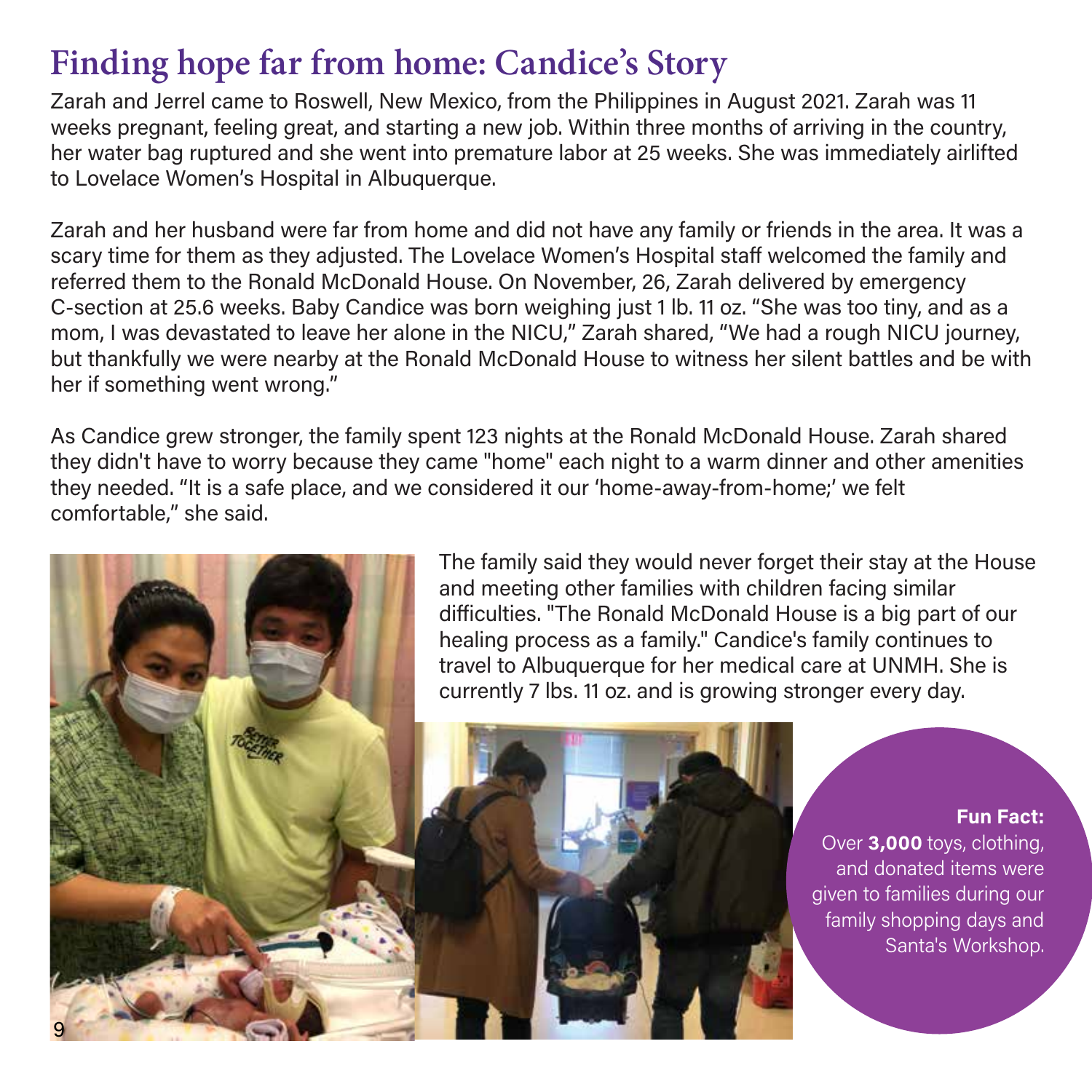#### **2021 Sta**

Ann Armijo Tasha Beall Lorraine Begay Kara Bergevin Dawn Cannoles Naomi Davis Joy Finnegan Melissa Gomez Heather Gooch

Manuel Griego Reina Gutierrez Eloy Hermosillo Emily Hernandez Haylee Knippel Louise Knorovsky Julieta Luranc-Sweeney Jewell Mortis

Bill Nelson Sharon Nolen Rosalinda Pacheco Antoniette Pino MJ Redfield Seferina Rickert Terri Ross Abigail Sailer

Albert Saiz Renee Santillanes Maria Sultemeier Bethany Viekman Paula Williams Michaela Wood Jessica Wright Zoey Zhen

**2021 Volunteer Board of Directors**

Revathi A-Davison Gary Archuleta Brenda Begley Diana Blanton Brett Bronson Adam Ciepela

Noel DeLaRiva Robert Del Campo Linda Dodd Jessica Fleigle Tim Johnsen Barbara Lewis

Laurie Monfiletto Tony Ornelas Carlos Pacheco John Pederson Angela Sanchez

#### **Reach out to RMHC-NM**

In order to limit our environmental impact, we will go digital in 2023. Send an email to **contactus@rmhc-nm.org** or call **505-842-8960** to ensure you receive our 2022 Impact Report.

For news and updates, visit RMHC-NM.org

Like RMHC-NM on Facebook Follow us at RMHCNewMexico on Instagram